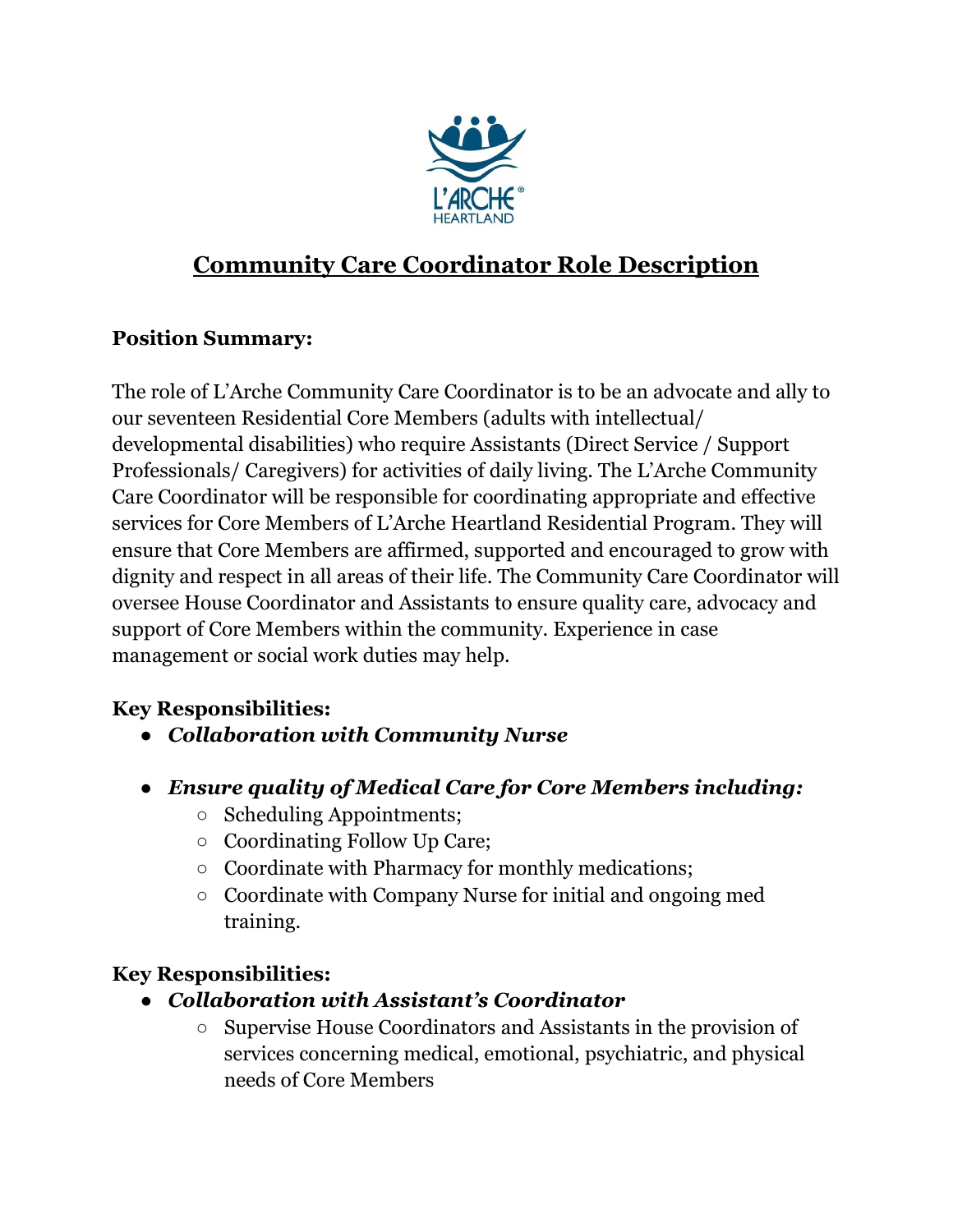○ Provide initial and ongoing training on Person Centered Support Plans and BASIS tracking

### **Key Responsibilities:**

- *Oversee compliance with The State of Kansas requirements for all L'Arche programming* 
	- Audits and reviews of individual Core Member records to ensure licensing compliance and that L'Arche policies are maintained;
	- Oversee the implementation of Core Member Person Centered Support Plans and completion of their goals in partnership with the House Coordinators;
	- Oversee the record keeping for each individual core members permanent record- i.e. legal documents, risk management, behavioral support plans, medical information and documentation, Annual Plan documentation and financial information;

# **Key Responsibilities:**

- *Collaboration with L'Arche Heartland Team and Leaders*
	- Attend and actively participate in
		- House Team Meetings
		- Professional Services Meetings
		- Other meetings as needed to efficiently support high quality care and provision of services for the Core Members
	- Advocate on behalf of the Core Members with Service Coordinators, families, consultants and other professionals to ensure the individual needs and desires of core members are met.

# **Requirements for the role:**

- 1. Embraces the mission and values of L'Arche in meetings, in the community and events where appropriate;
- 2. Good judgment to manage sensitive and confidential matters, high degree of personal integrity;
- 3. Approaches work from an organizational perspective with an understanding of how individual actions can impact the whole and can hold the complexity of the needs of an individual of the team;